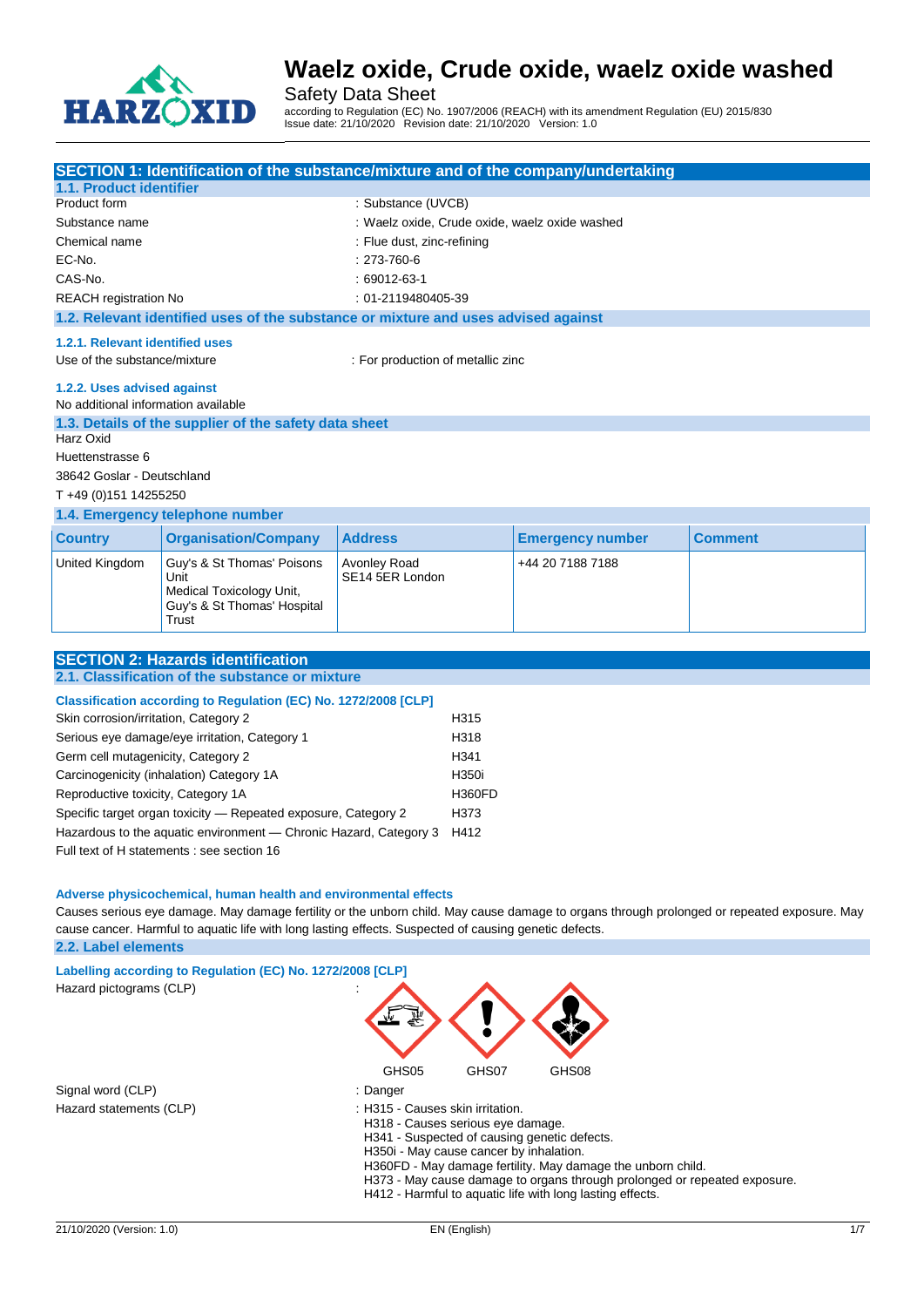Safety Data Sheet

according to Regulation (EC) No. 1907/2006 (REACH) with its amendment Regulation (EU) 2015/830

| Precautionary statements (CLP) | : P201 - Obtain special instructions before use.<br>P280 - Wear protective gloves, protective clothing, eye protection.<br>P305+P351+P338 - IF IN EYES: Rinse cautiously with water for several minutes. Remove<br>contact lenses, if present and easy to do. Continue rinsing.<br>P <sub>260</sub> - Do not breathe dusts or mists.<br>P308+P313 - IF exposed or concerned: Get medical advice.<br>P310 - Immediately call a POISON CENTER, a doctor. |
|--------------------------------|--------------------------------------------------------------------------------------------------------------------------------------------------------------------------------------------------------------------------------------------------------------------------------------------------------------------------------------------------------------------------------------------------------------------------------------------------------|
| Extra phrases                  | : Health hazards and environmental hazards: determined through toxicological and<br>ecotoxicological assesment data based on the methods or standards referred to in Part 3<br>and 4 of Annex I to CLP.                                                                                                                                                                                                                                                |
| 2.3. Other hazards             |                                                                                                                                                                                                                                                                                                                                                                                                                                                        |

No additional information available

| <b>SECTION 3: Composition/information on ingredients</b> |                                                                           |               |  |  |
|----------------------------------------------------------|---------------------------------------------------------------------------|---------------|--|--|
| 3.1. Substances                                          |                                                                           |               |  |  |
| Comments                                                 | : Contains : $Zn > 50\%$                                                  |               |  |  |
| Substance type                                           | : UVCB                                                                    |               |  |  |
| <b>Name</b>                                              | <b>Product identifier</b>                                                 | $\frac{9}{6}$ |  |  |
| Flue dust, zinc-refining                                 | (CAS-No.) 69012-63-1<br>(EC-No.) 273-760-6<br>(REACH-no) 01-2119480405-39 | 100           |  |  |
| Eull tout of H ototomonto: and apotion 16                |                                                                           |               |  |  |

Full text of H-statements: see section 16

**3.2. Mixtures**

Not applicable

| <b>SECTION 4: First aid measures</b>                                            |                                                                                                                                                                                                                                                                             |
|---------------------------------------------------------------------------------|-----------------------------------------------------------------------------------------------------------------------------------------------------------------------------------------------------------------------------------------------------------------------------|
| 4.1. Description of first aid measures                                          |                                                                                                                                                                                                                                                                             |
| First-aid measures general                                                      | : Never give anything by mouth to an unconscious person. IF exposed or concerned: Get<br>medical advice/attention.                                                                                                                                                          |
| First-aid measures after inhalation                                             | : Allow affected person to breathe fresh air. Allow the victim to rest.                                                                                                                                                                                                     |
| First-aid measures after skin contact                                           | : Remove affected clothing and wash all exposed skin area with mild soap and water,<br>followed by warm water rinse.                                                                                                                                                        |
| First-aid measures after eye contact                                            | : Rinse cautiously with water for several minutes. Obtain medical attention if pain, blinking or<br>redness persists. Rinse cautiously with water for several minutes. Remove contact lenses,<br>if present and easy to do. Continue rinsing. Call a physician immediately. |
| First-aid measures after ingestion                                              | : Rinse mouth. Do not induce vomiting without medical advice.                                                                                                                                                                                                               |
| 4.2. Most important symptoms and effects, both acute and delayed                |                                                                                                                                                                                                                                                                             |
| Symptoms/effects                                                                | : May cause cancer.                                                                                                                                                                                                                                                         |
| Symptoms/effects after eye contact                                              | : Serious damage to eyes.                                                                                                                                                                                                                                                   |
| 4.3. Indication of any immediate medical attention and special treatment needed |                                                                                                                                                                                                                                                                             |
| No additional information available                                             |                                                                                                                                                                                                                                                                             |

| <b>SECTION 5: Firefighting measures</b>                    |                                                                                                                                                                          |
|------------------------------------------------------------|--------------------------------------------------------------------------------------------------------------------------------------------------------------------------|
| 5.1. Extinguishing media                                   |                                                                                                                                                                          |
| Suitable extinguishing media                               | : Use extinguishing media appropriate for surrounding fire. Dry chemical, CO2, or water<br>spray or regular foam. Water spray.                                           |
| Unsuitable extinguishing media                             | : Do not use a heavy water stream.                                                                                                                                       |
| 5.2. Special hazards arising from the substance or mixture |                                                                                                                                                                          |
| Fire hazard                                                | : The product is not flammable.                                                                                                                                          |
| Hazardous decomposition products in case of fire           | : Toxic fumes may be released.                                                                                                                                           |
| 5.3. Advice for firefighters                               |                                                                                                                                                                          |
| Firefighting instructions                                  | : Use water spray or fog for cooling exposed containers. Exercise caution when fighting any<br>chemical fire. Prevent fire fighting water from entering the environment. |
| Protection during firefighting                             | : Do not attempt to take action without suitable protective equipment.                                                                                                   |

| <b>SECTION 6: Accidental release measures</b>                            |  |
|--------------------------------------------------------------------------|--|
| 6.1. Personal precautions, protective equipment and emergency procedures |  |

### **6.1.1. For non-emergency personnel**

Emergency procedures : Evacuate unnecessary personnel. Avoid contact with skin and eyes. Only qualified personnel equipped with suitable protective equipment may intervene. Do not breathe dust/fume/gas/mist/vapours/spray.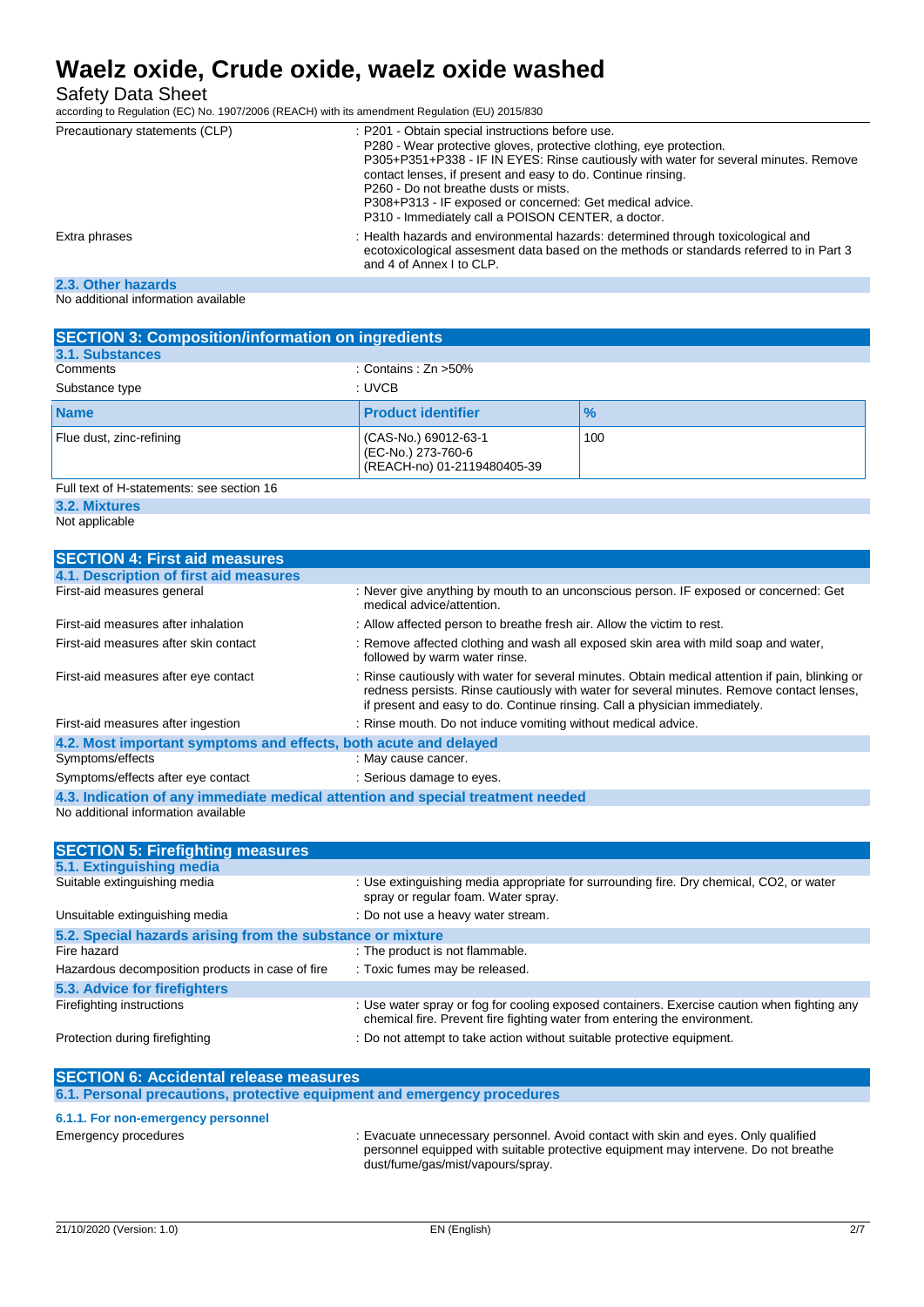## Safety Data Sheet

according to Regulation (EC) No. 1907/2006 (REACH) with its amendment Regulation (EU) 2015/830

| 6.1.2. For emergency responders                                                                          |                                                                                                                                                                                     |
|----------------------------------------------------------------------------------------------------------|-------------------------------------------------------------------------------------------------------------------------------------------------------------------------------------|
| Protective equipment                                                                                     | : Equip cleanup crew with proper protection.                                                                                                                                        |
| <b>Emergency procedures</b>                                                                              | : Ventilate area.                                                                                                                                                                   |
| <b>6.2. Environmental precautions</b>                                                                    |                                                                                                                                                                                     |
| Prevent entry to sewers and public waters. Notify authorities if product enters sewers or public waters. |                                                                                                                                                                                     |
| 6.3. Methods and material for containment and cleaning up                                                |                                                                                                                                                                                     |
| Methods for cleaning up                                                                                  | : On land, sweep or shovel into suitable containers. Minimise generation of dust. Store away<br>from other materials. Notify authorities if product enters sewers or public waters. |
| Other information                                                                                        | : Dispose of materials or solid residues at an authorized site.                                                                                                                     |
| 6.4. Reference to other sections                                                                         |                                                                                                                                                                                     |

See Heading 8. Exposure controls and personal protection.

| <b>SECTION 7: Handling and storage</b>                            |                                                                                                                                                                                                                                                                                                                                                                                                                                                                                                                                                                                                                                                                                                                                                                                                                           |
|-------------------------------------------------------------------|---------------------------------------------------------------------------------------------------------------------------------------------------------------------------------------------------------------------------------------------------------------------------------------------------------------------------------------------------------------------------------------------------------------------------------------------------------------------------------------------------------------------------------------------------------------------------------------------------------------------------------------------------------------------------------------------------------------------------------------------------------------------------------------------------------------------------|
| 7.1. Precautions for safe handling                                |                                                                                                                                                                                                                                                                                                                                                                                                                                                                                                                                                                                                                                                                                                                                                                                                                           |
| Precautions for safe handling                                     | : Provide adequate ventilation to minimize dust and/or vapour concentrations. Limit<br>quantities of product at the minimum necessary for handling and limit the number of<br>exposed workers. Take all necessary technical measures to avoid or minimize the release<br>of the product on the workplace. Wash hands and other exposed areas with mild soap and<br>water before eating, drinking or smoking and when leaving work. Avoid contact with skin<br>and eyes. Wear personal protective equipment. Obtain special instructions before use. Do<br>not handle until all safety precautions have been read and understood. Do not breathe<br>dust/fume/gas/mist/vapours/spray. Provide local exhaust or general room ventilation.<br>Floors, walls and other surfaces in the hazard area must be cleaned regularly. |
| Hygiene measures                                                  | : Do not eat, drink or smoke when using this product. Wash hands, forearms and face<br>thoroughly after handling. Separate working clothes from town clothes. Launder separately.                                                                                                                                                                                                                                                                                                                                                                                                                                                                                                                                                                                                                                         |
| 7.2. Conditions for safe storage, including any incompatibilities |                                                                                                                                                                                                                                                                                                                                                                                                                                                                                                                                                                                                                                                                                                                                                                                                                           |
| Storage conditions                                                | : Locate bulk storage outdoors. Store according to local legislation. Store locked up.                                                                                                                                                                                                                                                                                                                                                                                                                                                                                                                                                                                                                                                                                                                                    |
| Incompatible products                                             | : Strong bases. Strong acids.                                                                                                                                                                                                                                                                                                                                                                                                                                                                                                                                                                                                                                                                                                                                                                                             |
| Incompatible materials                                            | : No materials to be specially mentioned.                                                                                                                                                                                                                                                                                                                                                                                                                                                                                                                                                                                                                                                                                                                                                                                 |
| 7.3. Specific end use(s)                                          |                                                                                                                                                                                                                                                                                                                                                                                                                                                                                                                                                                                                                                                                                                                                                                                                                           |

No additional information available

| <b>SECTION 8: Exposure controls/personal protection</b>   |                          |  |  |
|-----------------------------------------------------------|--------------------------|--|--|
| 8.1. Control parameters                                   |                          |  |  |
| Waelz oxide, Crude oxide, waelz oxide washed (69012-63-1) |                          |  |  |
| <b>EU - Occupational Exposure Limits</b>                  |                          |  |  |
| IOELV TWA (mg/m <sup>3</sup> )                            | $0,15$ mg/m <sup>3</sup> |  |  |
| <b>Belgium - Occupational Exposure Limits</b>             |                          |  |  |
| $0,15 \text{ mg/m}^3$<br>Limit value $(mg/m3)$            |                          |  |  |
| <b>France - Occupational Exposure Limits</b>              |                          |  |  |
| $VME$ (mg/m <sup>3</sup> )                                | $0,1$ mg/m <sup>3</sup>  |  |  |
| <b>Germany - Biological limit values (TRGS 903)</b>       |                          |  |  |
| $300 \mu g/l$<br>TRGS 903 Biological limit value          |                          |  |  |
| <b>Poland - Occupational Exposure Limits</b>              |                          |  |  |
| $NDS$ (mg/m <sup>3</sup> )<br>$0,05 \,\mathrm{mg/m^3}$    |                          |  |  |
| 8.2. Exposure controls                                    |                          |  |  |

## **Appropriate engineering controls:**

Avoid dust production. Provide adequate ventilation to minimize dust concentrations.

## **Personal protective equipment:**

Gloves. Protective goggles.

| Hand protection:        |                      |            |                |                    |                   |
|-------------------------|----------------------|------------|----------------|--------------------|-------------------|
| Wear protective gloves. |                      |            |                |                    |                   |
| Type                    | <b>Material</b>      | Permeation | Thickness (mm) | <b>Penetration</b> | <b>Standard</b>   |
|                         | Nitrile rubber (NBR) |            |                |                    | <b>EN ISO 374</b> |
| <b>Eye protection:</b>  |                      |            |                |                    |                   |
| Safaty glaccac          |                      |            |                |                    |                   |

#### <sub>a</sub>rety glasses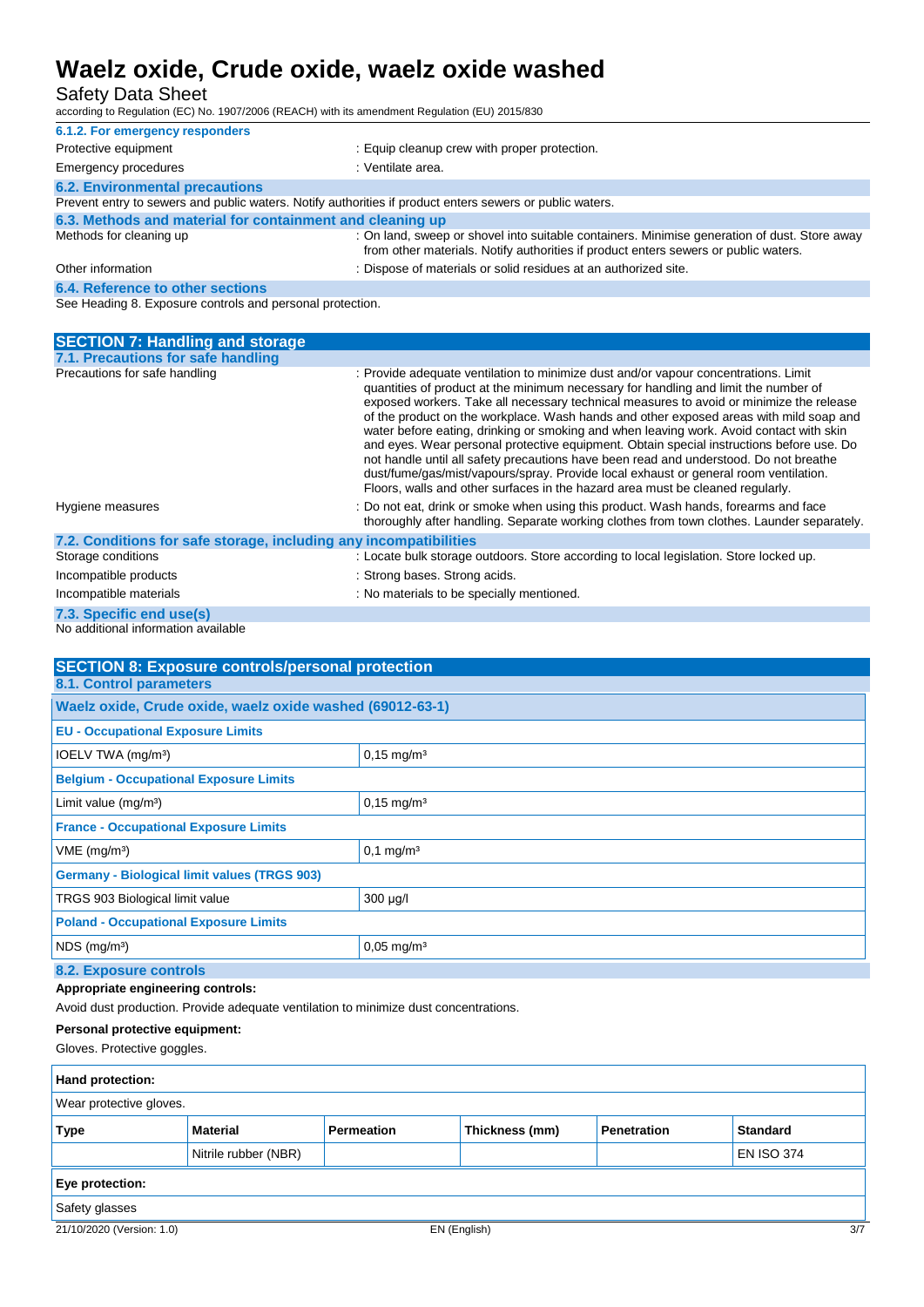Safety Data Sheet

according to Regulation (EC) No. 1907/2006 (REACH) with its amendment Regulation (EU) 2015/830

| Type                                                                                                             | Use | <b>Characteristics</b> | <b>Standard</b> |  |
|------------------------------------------------------------------------------------------------------------------|-----|------------------------|-----------------|--|
| Safety glasses                                                                                                   |     |                        | EN 166          |  |
| Skin and body protection:                                                                                        |     |                        |                 |  |
| Wear suitable protective clothing                                                                                |     |                        |                 |  |
| <b>Respiratory protection:</b>                                                                                   |     |                        |                 |  |
| Dust production: dust mask with filter type P3. [In case of inadequate ventilation] wear respiratory protection. |     |                        |                 |  |

### **Personal protective equipment symbol(s):**



### **Environmental exposure controls:**

Avoid release to the environment.

### **Other information:**

Do not eat, drink or smoke during use.

## **SECTION 9: Physical and chemical properties**

**9.1. Information on basic physical and chemical properties**

| Physical state                             | : Solid             |
|--------------------------------------------|---------------------|
| Appearance                                 | : Powder.           |
| Colour                                     | : Yellow. Grey.     |
| Odour                                      | : No data available |
| Odour threshold                            | : No data available |
| рH                                         | : No data available |
| Relative evaporation rate (butylacetate=1) | : No data available |
| Melting point                              | : $> 1000 °C$       |
| Freezing point                             | : No data available |
| Boiling point                              | : No data available |
| Flash point                                | : No data available |
| Auto-ignition temperature                  | : No data available |
| Decomposition temperature                  | : No data available |
| Flammability (solid, gas)                  | : Non flammable.    |
| Vapour pressure                            | : No data available |
| Relative vapour density at 20 °C           | : No data available |
| Relative density                           | : 4,38              |
| Solubility                                 | : No data available |
| Log Pow                                    | : No data available |
| Viscosity, kinematic                       | : No data available |
| Viscosity, dynamic                         | : No data available |
| Explosive properties                       | : No data available |
| Oxidising properties                       | : No data available |
| <b>Explosive limits</b>                    | : No data available |
| 9.2. Other information                     |                     |

## No additional information available

| <b>SECTION 10: Stability and reactivity</b>                                        |
|------------------------------------------------------------------------------------|
| <b>10.1. Reactivity</b>                                                            |
| The product is non-reactive under normal conditions of use, storage and transport. |
| <b>10.2. Chemical stability</b>                                                    |
| Stable at ambient temperature and under normal conditions of use.                  |
| 10.3. Possibility of hazardous reactions                                           |
| Not established.                                                                   |
| 10.4. Conditions to avoid                                                          |
| Avoid dust production.                                                             |
| 10.5. Incompatible materials                                                       |
| Strong acids. Strong bases.                                                        |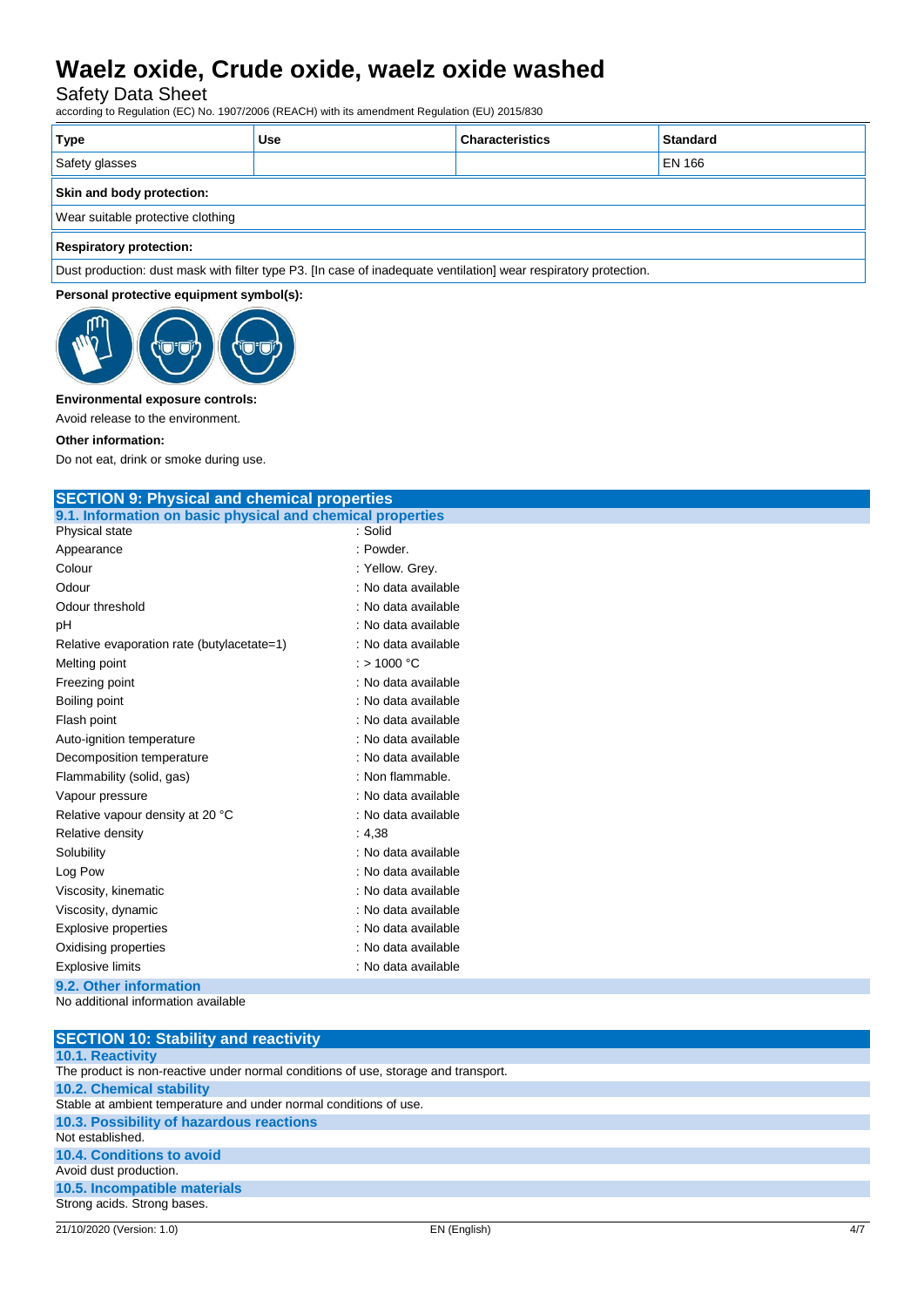Safety Data Sheet

according to Regulation (EC) No. 1907/2006 (REACH) with its amendment Regulation (EU) 2015/830

#### **10.6. Hazardous decomposition products** Not established.

| <b>SECTION 11: Toxicological information</b>              |                                                                      |
|-----------------------------------------------------------|----------------------------------------------------------------------|
| 11.1. Information on toxicological effects                |                                                                      |
| Acute toxicity (oral)                                     | : Not classified                                                     |
| Acute toxicity (dermal)                                   | : Not classified                                                     |
| Acute toxicity (inhalation)                               | : Not classified                                                     |
| Waelz oxide, Crude oxide, waelz oxide washed (69012-63-1) |                                                                      |
| LD50 oral rat                                             | > 2000 mg/kg bodyweight                                              |
| LD50 dermal rat                                           | > 2000 mg/kg bodyweight                                              |
| LC50 inhalation rat (mg/l)                                | $> 5714$ mg/l                                                        |
| Skin corrosion/irritation                                 | : Causes skin irritation.                                            |
| Serious eye damage/irritation                             | : Causes serious eye damage.                                         |
| Respiratory or skin sensitisation                         | : Not classified                                                     |
| Germ cell mutagenicity                                    | : Suspected of causing genetic defects.                              |
| Carcinogenicity                                           | : May cause cancer by inhalation.                                    |
| Reproductive toxicity                                     | : May damage fertility. May damage the unborn child.                 |
| STOT-single exposure                                      | : Not classified                                                     |
| STOT-repeated exposure                                    | : May cause damage to organs through prolonged or repeated exposure. |
| Aspiration hazard                                         | : Not classified                                                     |
|                                                           |                                                                      |

| <b>SECTION 12: Ecological information</b>                                       |                                                                                               |
|---------------------------------------------------------------------------------|-----------------------------------------------------------------------------------------------|
| 12.1. Toxicity                                                                  |                                                                                               |
| Ecology - general                                                               | : Harmful to aquatic life with long lasting effects.                                          |
| Hazardous to the aquatic environment, short-term<br>(acute)                     | : Not classified                                                                              |
| Hazardous to the aquatic environment, long-term<br>(chronic)                    | : Harmful to aquatic life with long lasting effects.                                          |
| Waelz oxide, Crude oxide, waelz oxide washed (69012-63-1)                       |                                                                                               |
| LC50 fish 1                                                                     | $> 100$ mg/l                                                                                  |
| EC50 Daphnia 1                                                                  | $> 100$ mg/l                                                                                  |
| 12.2. Persistence and degradability                                             |                                                                                               |
| Waelz oxide, Crude oxide, waelz oxide washed (69012-63-1)                       |                                                                                               |
| Persistence and degradability                                                   | Not established.                                                                              |
| 12.3. Bioaccumulative potential                                                 |                                                                                               |
| Waelz oxide, Crude oxide, waelz oxide washed (69012-63-1)                       |                                                                                               |
| Bioaccumulative potential                                                       | Not established.                                                                              |
| 12.4. Mobility in soil                                                          |                                                                                               |
| No additional information available                                             |                                                                                               |
| 12.5. Results of PBT and vPvB assessment<br>No additional information available |                                                                                               |
| 12.6. Other adverse effects                                                     |                                                                                               |
| Additional information                                                          | : Avoid release to the environment.                                                           |
|                                                                                 |                                                                                               |
| <b>SECTION 13: Disposal considerations</b>                                      |                                                                                               |
| 13.1. Waste treatment methods                                                   |                                                                                               |
| Waste treatment methods                                                         | : Dispose of contents/container in accordance with licensed collector's sorting instructions. |
| Product/Packaging disposal recommendations                                      | : Dispose in a safe manner in accordance with local/national regulations.                     |
| Ecology - waste materials                                                       | : Avoid release to the environment.                                                           |

| <b>SECTION 14: Transport information</b> |                  |     |
|------------------------------------------|------------------|-----|
| In accordance with ADR / IMDG            |                  |     |
| 14.1. UN number                          |                  |     |
| UN-No. (ADR)                             | : Not applicable |     |
| UN-No. (IMDG)                            | : Not applicable |     |
| 21/10/2020 (Version: 1.0)                | EN (English)     | 5/7 |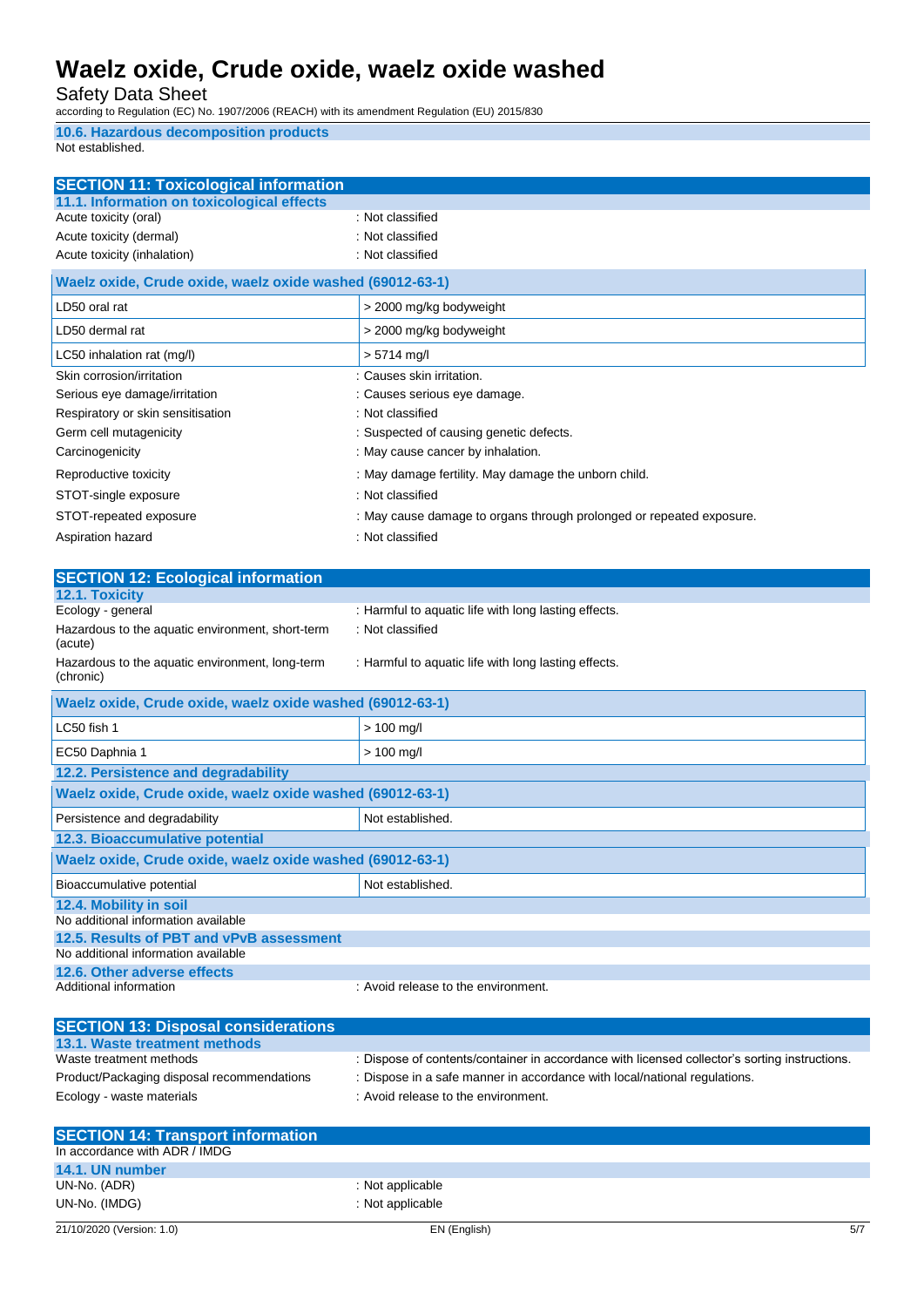## Safety Data Sheet

according to Regulation (EC) No. 1907/2006 (REACH) with its amendment Regulation (EU) 2015/830

| 14.2. UN proper shipping name      |                                          |
|------------------------------------|------------------------------------------|
| Proper Shipping Name (ADR)         | : Not applicable                         |
| Proper Shipping Name (IMDG)        | : Not applicable                         |
| 14.3. Transport hazard class(es)   |                                          |
| <b>ADR</b>                         |                                          |
| Transport hazard class(es) (ADR)   | : Not applicable                         |
| <b>IMDG</b>                        |                                          |
| Transport hazard class(es) (IMDG)  | : Not applicable                         |
| 14.4. Packing group                |                                          |
| Packing group (ADR)                | : Not applicable                         |
| Packing group (IMDG)               | : Not applicable                         |
| 14.5. Environmental hazards        |                                          |
| Dangerous for the environment      | : No                                     |
| Marine pollutant                   | : No                                     |
| Other information                  | : No supplementary information available |
| 14.6. Special precautions for user |                                          |
| <b>Overland transport</b>          |                                          |

Not applicable

#### **Transport by sea**

Not applicable

**14.7. Transport in bulk according to Annex II of Marpol and the IBC Code** Not applicable

### **SECTION 15: Regulatory information**

**15.1. Safety, health and environmental regulations/legislation specific for the substance or mixture**

### **15.1.1. EU-Regulations**

No REACH Annex XVII restrictions

Waelz oxide, Crude oxide, waelz oxide washed is not on the REACH Candidate List

Flue dust, zinc-refining is not on the REACH Annex XIV List

Waelz oxide, Crude oxide, waelz oxide washed is not subject to Regulation (EU) No 649/2012 of the European Parliament and of the Council of 4 july 2012 concerning the export and import of hazardous chemicals.

Waelz oxide, Crude oxide, waelz oxide washed is not subject to Regulation (EU) No 2019/1021 of the European Parliament and of the Council of 20 June 2019 on persistent organic pollutants

#### **15.1.2. National regulations**

### **Germany**

| <b>UUTHUIV</b>                                                                       |                                                                                                         |
|--------------------------------------------------------------------------------------|---------------------------------------------------------------------------------------------------------|
| 12th Ordinance Implementing the Federal<br>Immission Control Act - 12. BlmSchV       | : Is not subject of the 12. BlmSchV (Hazardous Incident Ordinance)                                      |
| <b>Netherlands</b>                                                                   |                                                                                                         |
| SZW-lijst van kankerverwekkende stoffen                                              | : Waelz oxide, Crude oxide, waelz oxide washed is listed                                                |
| SZW-lijst van mutagene stoffen                                                       | : Waelz oxide, Crude oxide, waelz oxide washed is listed                                                |
| NIET-limitatieve lijst van voor de voortplanting<br>giftige stoffen - Borstvoeding   | : The substance is not listed                                                                           |
| NIET-limitatieve lijst van voor de voortplanting<br>giftige stoffen - Vruchtbaarheid | : The substance is not listed                                                                           |
| NIET-limitatieve lijst van voor de voortplanting<br>giftige stoffen - Ontwikkeling   | : The substance is not listed                                                                           |
| <b>Denmark</b>                                                                       |                                                                                                         |
| Danish National Regulations                                                          | : Young people below the age of 18 years are not allowed to use the product                             |
|                                                                                      | Pregnant/breastfeeding women working with the product must not be in direct contact with<br>the product |

The requirements from the Danish Working Environment Authorities regarding work with carcinogens must be followed during use and disposal

**15.2. Chemical safety assessment**

No additional information available